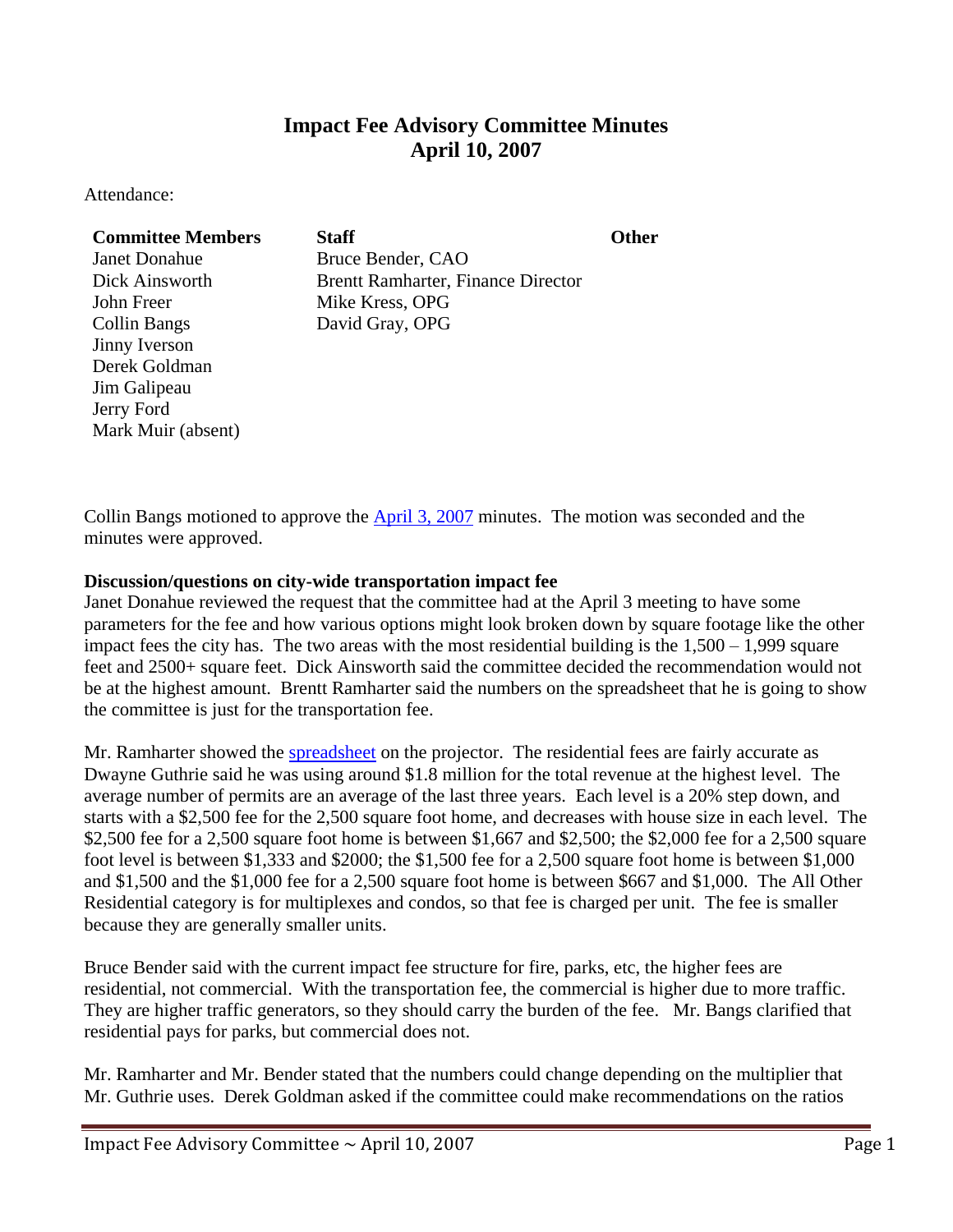and the square footage. Mr. Ramharter said the committee could do a small, big and large for the categories. Ms. Donahue said the committee would not want to vary it too much as it is best to stay the same or close to the current ordinance.

Ms. Donahue said the committee had asked what other impact fees other areas have. Mr. Bender said Melani had received the fees for [Polson](ftp://www.ci.missoula.mt.us/Documents/Mayor/IFAC/2007/070410Polson.pdf) and [Bozeman.](ftp://www.ci.missoula.mt.us/Documents/Mayor/IFAC/2007/070410Bozeman.pdf)

Polson hired TischlerBise to do their study and just adopted the impact fees. The fees are for Parks, Water, Sewer and Fire and are just per unit, not broken down by square footage. There is some variation in the water and sewer fees. The way the fees are being collected is different than Missoula. Half the fees are being collected upon filing the plat and the remaining half as the units connect. The city is losing half the revenue on the existing platted lots. Usually, the fees are collected when the structure is built. Jerry Ford said the difference with Polson is that they have to get the sewer pipes to the subdivisions, so they get part of the fees at that time. Mr. Bender said that with utility connections, the impact is when the connection is made as part of the capacity is taken. The fees are pretty high, totaling around \$7,000 per house. The sewer fee is fairly close to Missoula. Ms. Donahue asked what Missoula's fees total and Mr. Ramharter said around \$2,200.

Bozeman has impact fees for street, fire, water and sewer. Mr. Bender said they just finished an expansion of the treatment plant and are looking at another \$20 million expansion. The fees are based on general groupings, not square footage. The street fee is also based on trip generation. Mr. Goldman stated that the convenience store and fast food categories are a lot higher compared to the others and Mr. Bender said that is the way it should be because of high trip generation. Mr. Bangs said most of the state doesn't have impact fees.

Mr. Bender said Billings has arterial fees, not impact fees, and they have a sewer fee. Ms. Donahue said that with the exception of Kalispell, impact fees are being used in areas where there is growth. Mr. Ainsworth said Hamilton is working on an impact fee in the vicinity of \$8,600 total. Melani spoke with the finance director for Bozeman and he said Belgrade just adopted a transportation fee. Mr. Bangs said Helena does not have one. Mr. Bender said he had created the sewer and water connection fee for Helena, but they never adopted them. Mr. Ford said Kalispell doesn't have impact fees but they are one of the highest growing areas. Mr. Bangs said most of the growth is not happening in Kalispell, but the outer laying areas like Columbia Falls. Mr. Ford said that will cause transportation problems and Mr. Bangs said that is one of the problem with creating impact fees for the city; a lot of the transportation requirements are caused from growth outside the city. As more houses are built in Ravalli County, or farther out Mullan Road, it increases the traffic on the arterials. It does make sense to have the commercial buildings pay the most as that is what brings citizens onto the arterials. The citywide makes more sense because of the growth of commercial.

Mr. Bangs said when it comes to planning the city and what the city wants to be, being able to provide affordable housing for those who work here is important. Places like Jackson Hole and Aspen do not provide housing for people who work there, and Missoula does not want to be like that. Bozeman's housing prices are extremely high since the impact fees were adopted and they did some zoning changes. The prices are at least \$50,000 - \$100,00 higher than Missoula. Most people who work in Bozeman live in Belgrade.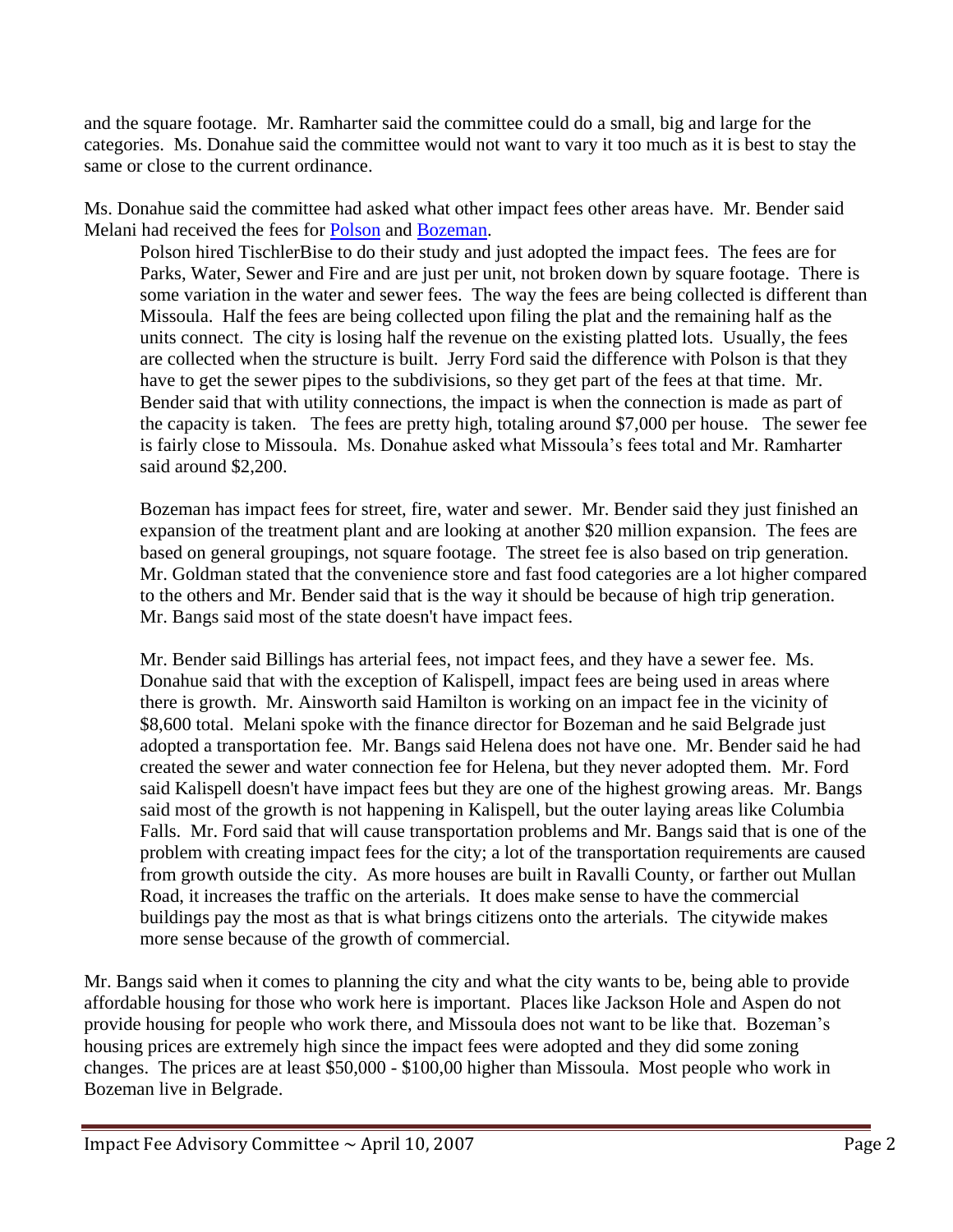Ms. Donahue said that she has put together a matrix for cost of living in several states for her daughter, and Missoula is by far the cheapest place to live in the areas looked at, including housing, health, etc. The housing in Missoula is 63% of the national average. Mr. Ainsworth said when trying to hire folks from out of state, the cost of housing in Missoula turned some of them away, even though the wages were higher. They went to places like Boise. Mr. Bangs said Boise is one place that has a high rate of growth and still has affordable housing.

Mr. Bangs said he would like the committee to pursue looking at the other impact fees that are in place. Missoula needs the transportation impact fee more than the other fees. He doesn't have a clear idea on what the community service fee will fund in the future, besides police cars. What kind of expansion needs will the city have in the future? Mr. Bender said the expansion needs now are the police facility and fire stations. The CIP shows that parks have a big needs for the impact fees. The development community does not like this fee because they have either given land for the parks or cash-in-lieu of. The needs for expansionary improvement for parks is several million dollars. Other aspects such as equipment and police cars in community service are not significant in cost. Mr. Ramharter said he doesn't dispute Mr. Bangs' thinking on decreasing the community service fee.

John Freer said he would like to see the parks that are needing to be built and asked if they are above and beyond the ones that are being built in subdivisions. Mr. Ramharter said he will send the CIP to everyone that shows the parks. Ms. Donahue said the issue is not the parks that are built in the subdivisions, but the regional parks. Mr. Freer said he is curious as to what the parks are. Mr. Bender said there is a list that the Parks Department has in the CIP. Ms. Donahue said that it isn't that she doesn't think the other fees can't be looked at, she is concerned that with as short of a time as they have been in effect, is that enough time to decide if some of them can be reduced or not. Ms. Donahue asked Mr. Ramharter to compile a list of projects for the parks and community service fees. Mr. Bangs said he doesn't want to reduce the fire and police fees. Mr. Ford said he wants to know what the total fees are for building permits and impact fees. He had the Economic Impact of Home Construction for Montana report done by MSU Billings that summarizes a lot of real estate information, had an **Appendix** that showed a summary of the average cost of a home, impact fees, ect. Mr. Ford said the cost of land in Missoula is double any of the other areas. Mr. Ramharter said that housing in Bozeman is more expensive that Missoula, but on the list, it says an average house is less than Missoula. Mr. Bangs said that includes Gallatin County, which includes Belgrade. Belgrade's housing cost are a lot less than Missoula.

Mr. Bangs said the community development has looked at what different things have caused housing to go up as much as it has and there are two things; the cost of land and the cost of infrastructure. The increase of government fees is another thing. Mr. Bangs said that within the next couple of weeks he would be able to show what the total cost for fees for a typical 2,000 square foot home would be, including the building permit, sidewalk permit, etc.

Mr. Ainsworth asked about the community service fee and if there is any expansion planned. Mr. Bender said if the city is successful in getting a new building for the police, city hall will be remodeled for growth. Every large department will be expanded like Finance, IT, Attorney, Public Works. The remodel cost will be around \$1 million. Ms. Donahue said there has to be a list in the CIP for impact fees. It is listed in the CIP [Impact Fees FY](ftp://www.ci.missoula.mt.us/Documents/Mayor/IFAC/2007/070403CIPImpactFees07to11.pdf) 2007 – 2011 Budget handed out at last meeting. The [parks](ftp://www.ci.missoula.mt.us/Documents/Mayor/IFAC/2007/070410ParksCIP.pdf)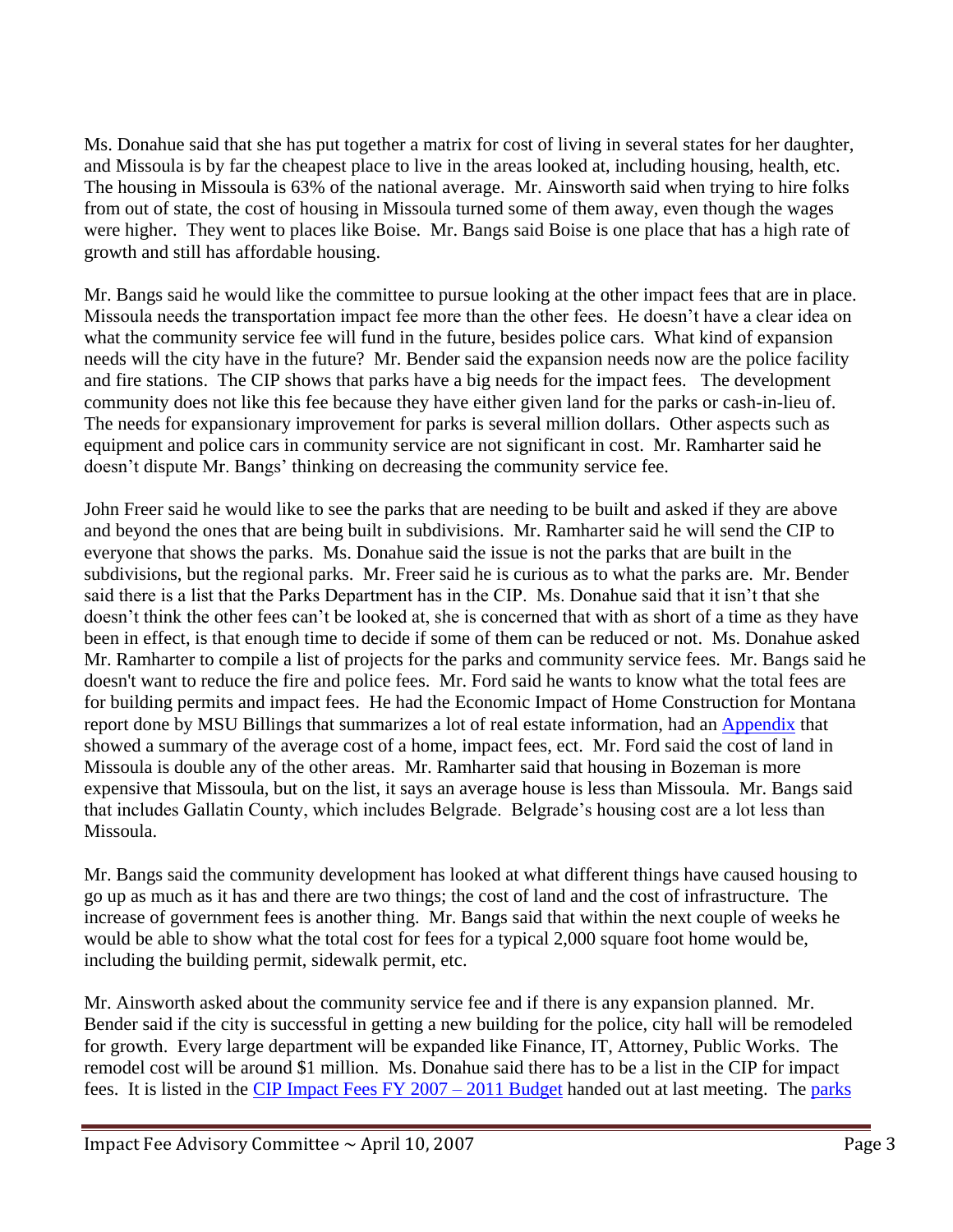projects are also listed in this document. Mr. Ramharter said there is some component attributable to growth for impact fees for the list of parks projects. Mr. Freer said he has questions about the parks and how they are attributable to growth because a lot of what the parks department is asking for money for is not due to growth. Mr. Ramharter said it is and that there is very little impact fees that go into parks. Ms. Donahue said that on the PR08 forms in the CIP budget handout, it shows how much of the project is to be paid for with impact fees. Mr. Bender said each project is looked at to determine if there is an expansion of park due to development. Ms. Donahue said the parks department can submit projects showing it is attributable to growth, but the committee scrutinizes the list to determine what is attributable to growth.

Mr. Bender said the [Fort Missoula Regional](ftp://www.ci.missoula.mt.us/Documents/Mayor/IFAC/2007/070410FtMsla.pdf) Park expansion is a big request. Mr. Goldman asked if the park impact fee covers the cost of the acquisition of land or just development and expansion of park. Mr. Ramharter said just development and expansion, no repair or maintenance. Mr. Bender said the cost of building a new park, but not the acquisition of land for the park.

Mr. Ramharter said that as there is growth in the city, and more miles of road, the work load indicator shows the large purchases in the community services area will be in the street department for adding large trucks to the fleet. If the equipment is bought to add to the fleet due to growth, it is eligible to be bought with community services funds.

Ms. Donahue said the committee needs a clearer ideas for community service projects for the next five years. Parks is explained well in the CIP budget document unless the committee wants more detail. Mr. Bangs asked about the study for the city that list community services and parks and Mr. Bender said the Local Government Study Commission did a survey throughout the city. Traffic and streets were the top two concerns for citizens. Police and fire was good. Affordable housing was also a concern. Ms. Donahue said the committee will get a copy of the survey. Mr. Ramharter said the only thing on the list in community services is tandem axel trucks. Ms. Donahue asked for information regarding what is on the list versus the revenue that is collected. The committee was in agreement that police and fire fees would not be adjusted.

Mr. Bangs said he thinks this is the direction the committee needs to take. An analysis of the existing fees and the transportation fee. Mr. Bender clarified the committee would look at parks and community service.

Ms. Donahue said one thing the committee might be able to do is make a recommendation to the city that the fee in a certain area is too high. The committee can't make the decisions, but can make recommendations to the city. She is not sure the committee can make a justifiable recommendation at the current time.

Mr. Bangs said that the committee needs to recommend something that will pass with a two-thirds vote. The parks fee is half of the fees for a house and if the development community will approve of a transportation fee, the parks fee has to be decreased. The development community pays for parks several times; first, the land is donated or cash for the land is given, which is 9% of the cost, a lot of money since the land in Missoula is the highest in the state; second, the development community pays to improve the neighborhood parks; third, new homeowners pay to maintain the neighborhood parks because the city does not want them; fourth, the homeowner's taxes pay to maintain everyone else's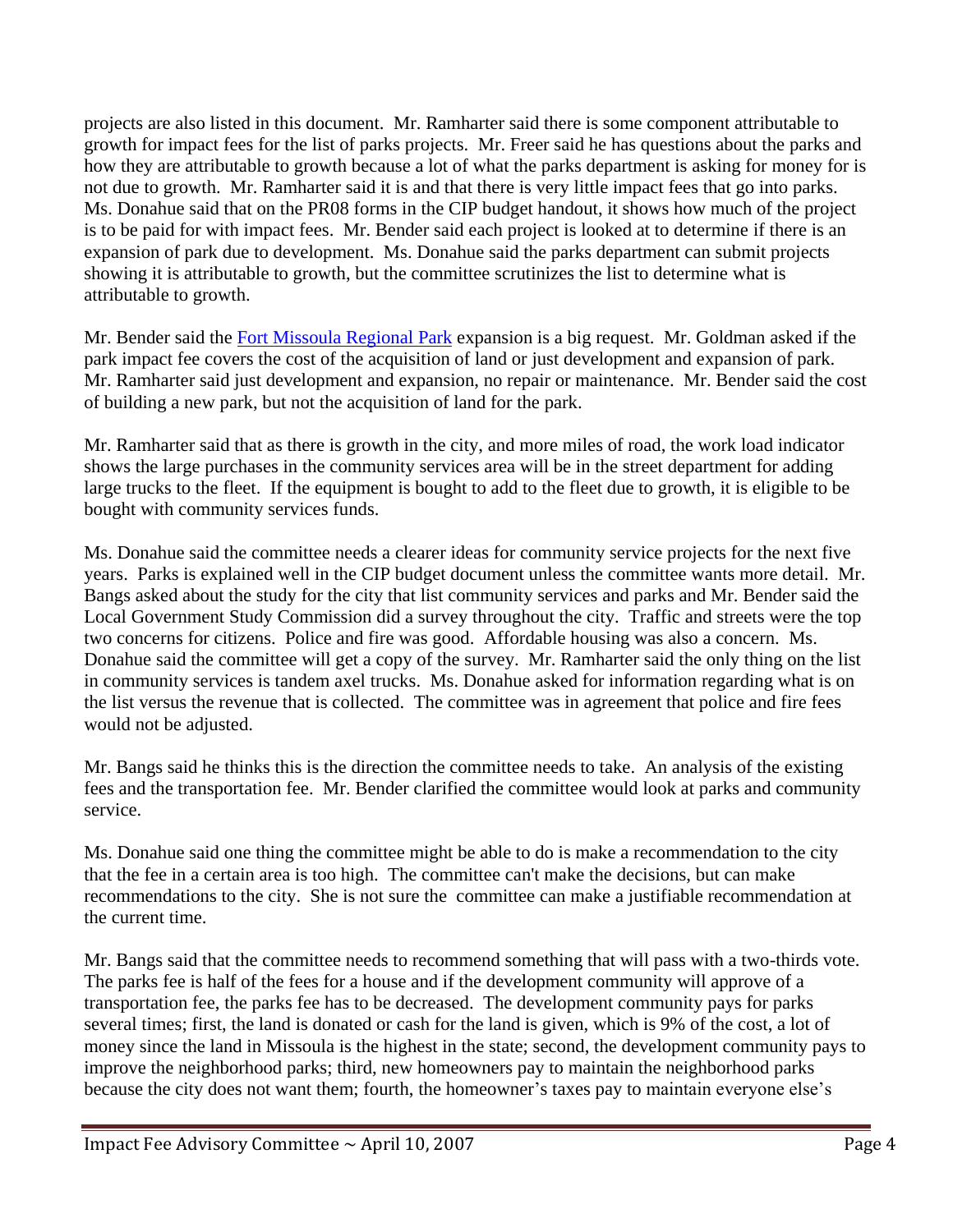parks and the expansion of those parks. Citizens that have an existing home only pays once, but new homeowners pay four times for the parks. There is not a justification to have the largest impact fee be for parks. It is not right and if it is not changed, there will be a battle with the development community. The parks fee will have to be decreased for the transportation fee, that is needed, to pass.

Mr. Goldman clarified that Mr. Bangs does not think the committee should move forward with the transportation impact fee until the other fees are looked at. He stated he thought the committee was formed to work on a transportation impact fee and then monitor the other impact fees. Mr. Ford said what Mr. Bangs is saying is that the transportation impact fee will not pass if other fees are not reduced.

Mr. Bender said there is a legal issue and the city is trying to not get into a litigation aspect of whether the current impact fees are legal if a new impact fee is implemented. Parks is not one that is listed in the new state law. In the public discussion with the transportation impact fee, people will be saying the parks fee is not legal. Mr. Goldman said the parks fee precedes the new law and Mr. Bender said yes. Mr. Bender clarified the group needs to have a suggestion to handle the discussion of the fees. The building community representatives are saying if the city needs the transportation impact fee, lower the other fees. There would be some give and take on both sides.

Jim Galipeau asked for clarification on the [fee table for housing](ftp://www.ci.missoula.mt.us/Documents/Mayor/IFAC/2007/070403FeeTable.pdf) that Mr. Ramharter handed out at the last meeting. The first section says "Fee Table – Per Housing Unit/Per 1,000 Square Feet". Is it broken out by square feet or by housing unit and Mr. Ramharter said they are different categories. The residential is by housing unit and the commercial is by 1,000 square feet.

Mr. Freer asked about how fees are set up based on the incremental square footage. It ends up being more for a smaller house than a larger house. One thing the committee has talked about from the start is the affordability issue. How difficult would it be it make to change the residential to a straight square footage and Mr. Ramharter said it is an affordable housing issue as the nexus is lost. Mr. Kress said there has been a report done by Mr. Guthrie for another city where square footage has been broken down by 100 square foot and everything over 3,500 sq foot is one fee. This wouldn't be consistent with the other fees the city has. Mr. Ramharter said it could help, because the large houses pay the higher fee. Mr. Freer said as it is now, the 2,500 square foot home pays \$1 a square foot, but the less than 1,000 square foot is \$1.70 a square foot.

Mr. Bangs clarified the committee needs to see how much money is needed for transportation and what can be done to offset that amount. If the committee looked at the middle sections (\$2,000, \$1,500 and \$1,000) of the spreadsheet that Mr. Ramharter had on the projector, and did a projection of what the money could be used for over the next five years. Ms. Donahue asked if the goal is to keep the impact fees at the same amount as they are now and Mr. Bangs said no, impact fees will go up. Mr. Ainsworth said he hopes it won't more than double. Mr. Bender said the city was hoping the transportation fee would be around \$1,000 to \$1,500. Mr. Ainsworth said if the parks and community service fees went down a little bit, the transportation fee would be okay. Mr. Ramharter said the city is still reimbursing itself for the upfront expenditures for the MRA/City Council Chambers building and would like to hold some level of revenue in the fund. The committee said they are not asking to get rid of any fee, just decrease a couple of them. Mr. Galipeau asked the committee what kind of impact on the transportation fee there would be by lowering the amount of parks fees. Ms. Donahue said there will be a greater impact fee than just the residential because the fee for commercial properties is higher.